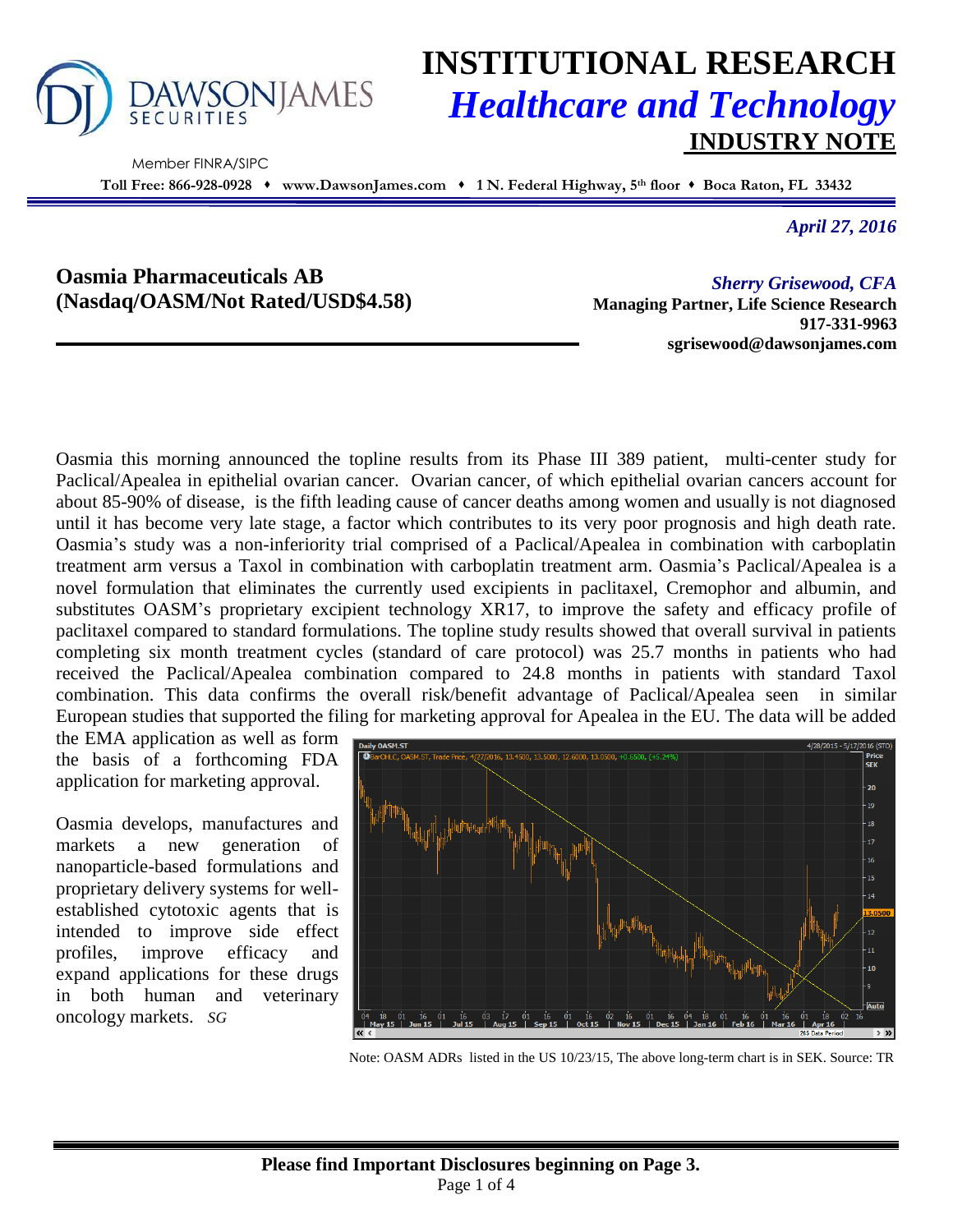### **DAWSON JAMES COMPARATIVE BIOLOGY & VET BIOTECH SECTOR PERFORMANCE**



Charts courtesy of Thomson Reuters

Morning Notes provide current information we believe might be noteworthy to investors regarding the subject companies. Morning Notes are not intended to be complete research reports. More detailed information concerning the rated companies referenced in this Note, including the full reports, basis for price targets and other disclosures, may be found at: [http://dawsonjames.com/research\\_coverage.](http://dawsonjames.com/research_coverage)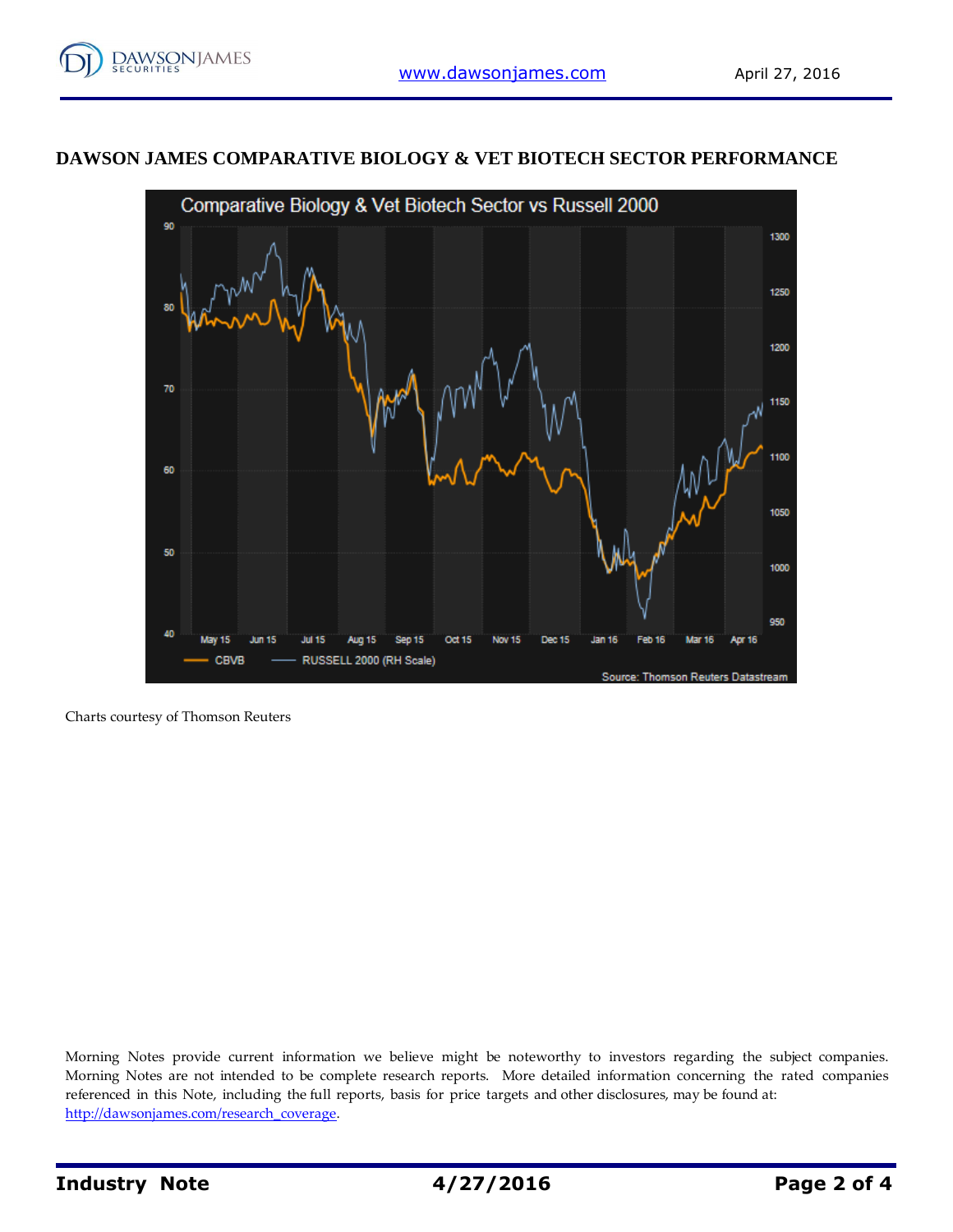

#### **Important Disclosures:**

Dawson James Securities, Inc. (the "Firm") is a member of the Financial Industry Regulatory Authority ("FINRA") and the Securities Investor Protection Corporation ("SIPC").

The Firm does not make a market in the securities of the profiled company. The Firm has not received investment banking compensation from the company (s) profiled in this report (OASM) and may seek compensation for investment banking services in the future from the profiled company (s). The Firm has not received other compensation from the profiled company(s) in the last 12 months.

Neither the research analyst(s) whose name appears on this report nor any member of his (their) household is an officer, director or advisory board member of these companies. The Firm and/or its directors and employees may own securities of the company(s) in this report and may increase or decrease holdings in the future. As of March 31, 2016, the Firm as a whole did not beneficially own 1% or more of any class of common equity securities of the subject company (s) of this report. The Firm, its officers, directors, analysts or employees may effect transactions in and have long or short positions in the securities (or options or warrants related to those securities) of the companies subject to this report. The Firm may effect transactions as principal or agent in those securities.

Analysts receive no direct compensation in connection with the Firm's investment banking business. All Firm employees, including the analyst(s) responsible for preparing this report, may be eligible to receive non-product or service specific monetary bonus compensation that is based upon various factors, including total revenues of the Firm and its affiliates as well as a portion of the proceeds from a broad pool of investment vehicles consisting of components of the compensation generated by investment banking activities, including but not limited to shares of stock and/or warrants, which may or may not include the securities referenced in this report.

Although the statements in this report have been obtained from and are based upon recognized statistical services, issuer reports or communications, or other sources that the Firm believes to be reliable, we cannot guarantee their accuracy. All opinions and estimates included in this report constitute the analyst's judgment as of the date of this report and are subject to change without notice.

The securities of the company discussed in this report may be unsuitable for investors depending on their specific investment objectives and financial position. This report is offered for informational purposes only, and does not constitute an offer or solicitation to buy or sell any securities discussed herein in any jurisdiction where such would be prohibited. Additional information is available upon request.

#### **Ratings Definitions:**

- 1) **Buy**: the analyst believes the price of the stock will appreciate and produce a total return of at least 20% over the next 12-18 months;
- 2) **Neutra**l: the analyst believes the price of the stock is fairly valued for the next 12-18 months;
- 3) **Sel**l: the analyst believes the price of the stock will decline by at least 20% over the next 12-18 months and should be sold.

The following chart reflects the range of current research report ratings for all companies followed by the analysts of the Firm. The chart also reflects the research report ratings relating to those companies for which the Firm has performed investment banking services.